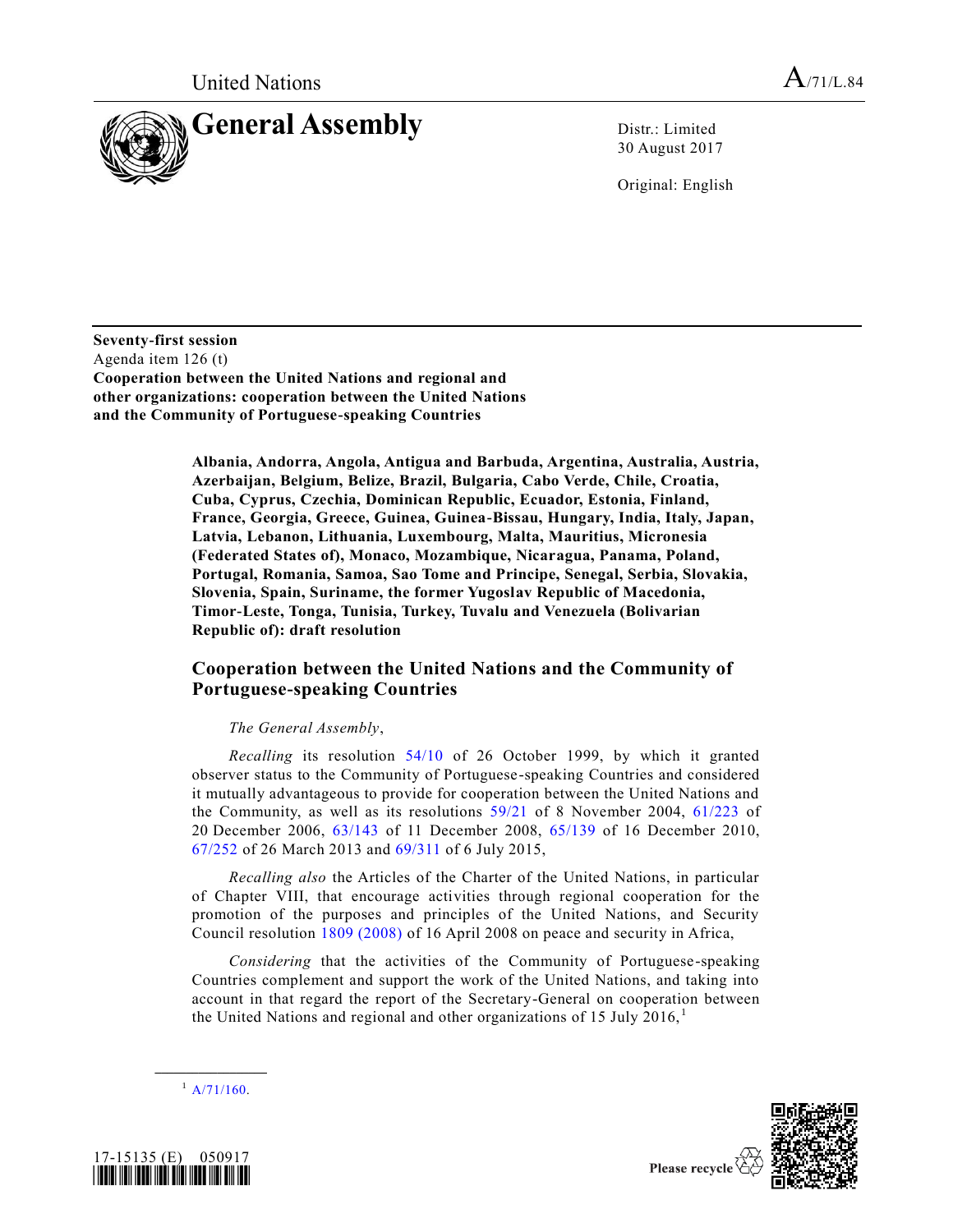*Considering also* the relevance of the Portuguese language in international affairs, unifying over 275.7 million people in nine countries and four continents, and noting the political commitment of the Community of Portuguese-speaking Countries to promote the Portuguese language in international and regional organizations, including the United Nations and its specialized agencies, funds and programmes,

*Welcoming* the celebration of Portuguese Language and Culture Day, 5 May 2017, by the States members of the Community of Portuguese -speaking Countries in New York,

*Highlighting* the commitment demonstrated by the Community of Portuguese speaking Countries in addressing the issue of food and nutrition security, namely, through the work of the Food and Nutrition Security Council of the Community and the campaign "Together against Hunger",

*Taking note with appreciation* of the commitment of the Community of Portuguese-speaking Countries to the promotion and protection of human rights within the Community,

*Taking note with appreciation also* of the commitment of the Community of Portuguese-speaking Countries to gender equality and the empowerment of all women and girls,

*Noting* the convening of the third International Conference on the Future of the Portuguese Language in the World System, held in Dili on 15 and 16 June 2016, on the topic of the Portuguese language and globalization, and acknowledging the importance of the consideration by the Community of the Dili Action Plan, which, together with the Lisbon Action Plan and the Brasilia Action Plan, will update the global strategy for the promotion and diffusion of the Portuguese language,

*Recalling* its resolution [70/4](https://undocs.org/A/RES/70/4) of 26 October 2015 on building a peaceful and better world through sport and the Olympic ideal, and in this regard, welcoming the fact that the XXXI Olympic Summer Games and the XV Paralympic Summer Games, held in August and September 2016, respectively, in Rio de Janeiro, Brazil, took place for the first time in a Portuguese-speaking country,

*Welcoming* the continuous coordination among the ministers and high-level officials of the Community of Portuguese-speaking Countries at the margins of high-level meetings of the United Nations and their reaffirmation of the commitment of the Community to the values and principles of the Charter,

*Expressing appreciation* for the work consistently carried out by the Community of Portuguese-speaking Countries in the achievement of its three broad objectives of diplomatic and political coordination, cooperation in all areas and promotion of the Portuguese language, and taking note of the adoption of its New Strategic Vision (2016-2026) by the eleventh Conference of Heads of State and Government of the Community of Portuguese-speaking Countries, held in Brasilia on 31 October and 1 November 2016,

1. *Notes with appreciation* the final declaration of the eleventh Conference of Heads of State and Government of the Community of Portuguese -speaking Countries, held in Brasilia on 31 October and 1 November 2016, on the theme "The Community of Portuguese-speaking Countries and the 2030 Agenda for Sustainable Development", in which the Community recognized the need to further promote political dialogue, exchange of experiences and cooperation to support, within the Community, the implementation of the 2030 Agenda, its Sustainable Development Goals and related targets;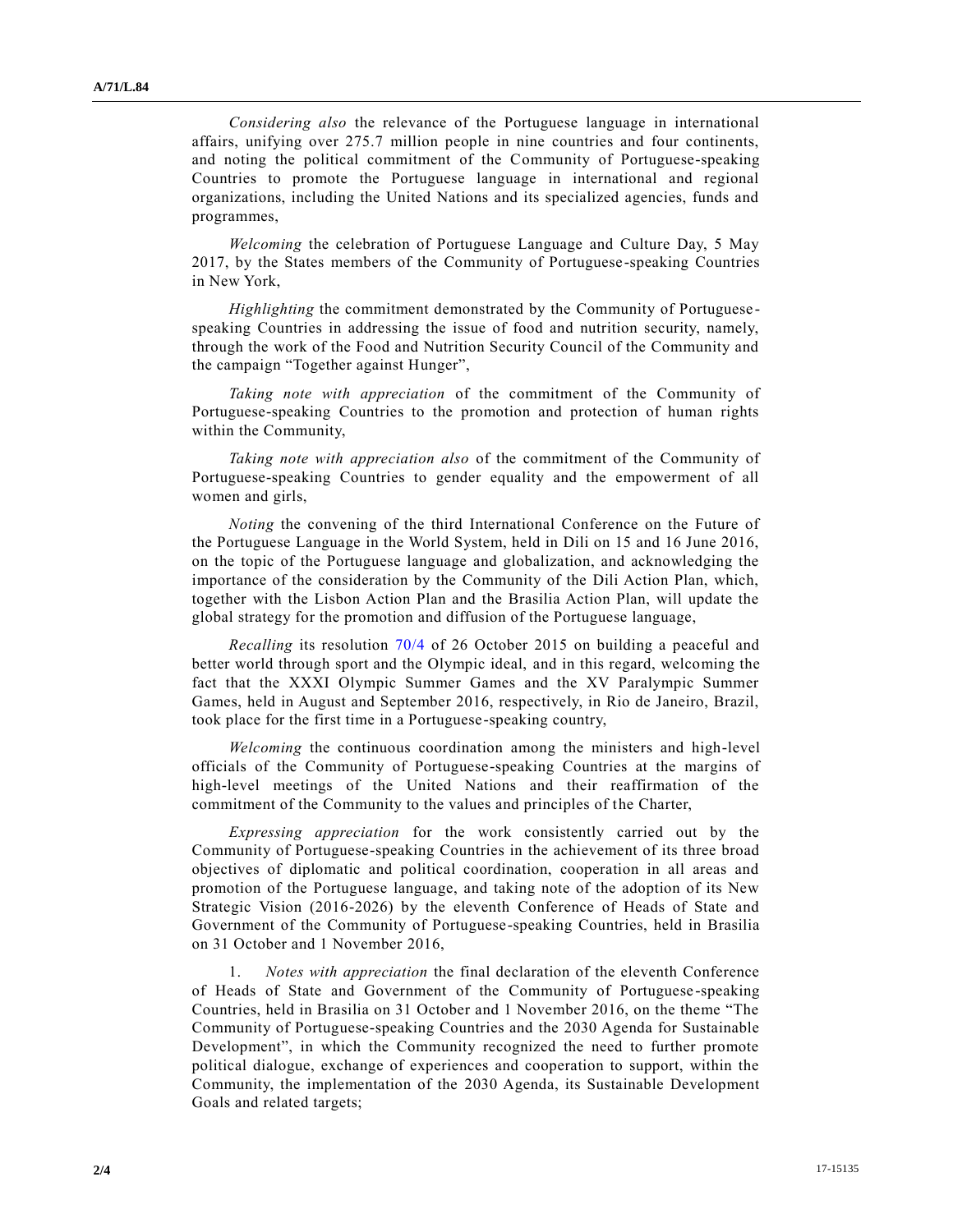2. *Recalls* the importance of the engagement of civil society in the activities of the Community of Portuguese-speaking Countries, taking into account the national legislation of each State member of the Community, and acknowledges that it can play an important role in advancing efforts in support of the implementation of all the Sustainable Development Goals and targets of the 2030 Agenda within the Community;

3. *Also recalls* the importance of the participation of the private sector in the implementation of the Sustainable Development Goals within the Community of Portuguese-speaking Countries through public-private partnerships, taking into account the national legislation of each State member of the Community, and notes with appreciation the first Global Economic Forum of the Community of Portuguese-speaking Countries, held in Timor-Leste from 25 to 27 February 2016;

4. *Notes* the admission of Czechia, Hungary, Slovakia and Uruguay as new associate observers during the eleventh Conference of Heads of State and Government of the Community;

5. *Stresses* the importance of strengthening the cooperation between the Community of Portuguese-speaking Countries and United Nations specialized agencies and other entities and programmes, in particular the Office of the United Nations High Commissioner for Human Rights, the United Nations Educational, Scientific and Cultural Organization, the Food and Agriculture Organization of the United Nations, the International Fund for Agricultural Development, the United Nations Population Fund, the International Labour Organization, the International Organization for Migration, the World Intellectual Property Organization, the World Health Organization, the Joint United Nations Programme on HIV/AIDS and the United Nations Entity for Gender Equality and the Empowerment of Women;

6. *Also stresses* the importance of partnership and cooperation between the United Nations and other relevant organizations, including the Community of Portuguese-speaking Countries, to improve coordination and cooperation in peacebuilding and sustaining peace, in accordance with their respective mandates, to increase synergies and ensure the coherence and complementarity of such efforts;

7. *Further stresses* the need for Guinea-Bissau to continue to take concrete steps towards peace, security and stability, welcomes the adoption of the six-point road map brokered by the Economic Community of West African States, and endorses the Conakry Agreement as the primary framework for a peaceful resolution of the political crisis, and in this context recalls Security Council resolution [2343](https://undocs.org/S/RES/2343(2017))  [\(2017\)](https://undocs.org/S/RES/2343(2017)) of 23 February 2017, notes the active engagement of the Secretary-General and his Special Representative for Guinea-Bissau, as well as of international bilateral and multilateral partners, in particular the African Union, the Economic Community of West African States, the Community of Portuguese -speaking Countries and the European Union, in assisting the national authorities in their efforts to consolidate the constitutional order, to implement security sector, political and economic reforms, to combat drug trafficking and to fight impunity, and recognizes the role of the Peacebuilding Commission, in particular the Guinea - Bissau configuration, and the United Nations Integrated Peacebuilding Office in Guinea-Bissau in this regard;

8. *Recalls* the International Contact Group on Guinea-Bissau as a prime example of cooperation between the United Nations, the Economic Community of West African States and the Community of Portuguese-speaking Countries to the benefit of the people of Guinea-Bissau, and welcomes the continuing support of the international community for the efforts of Guinea-Bissau in strengthening its democratic institutions and moving towards sociopolitical stability, reconciliation and economic development, as reiterated on the occasion of the international